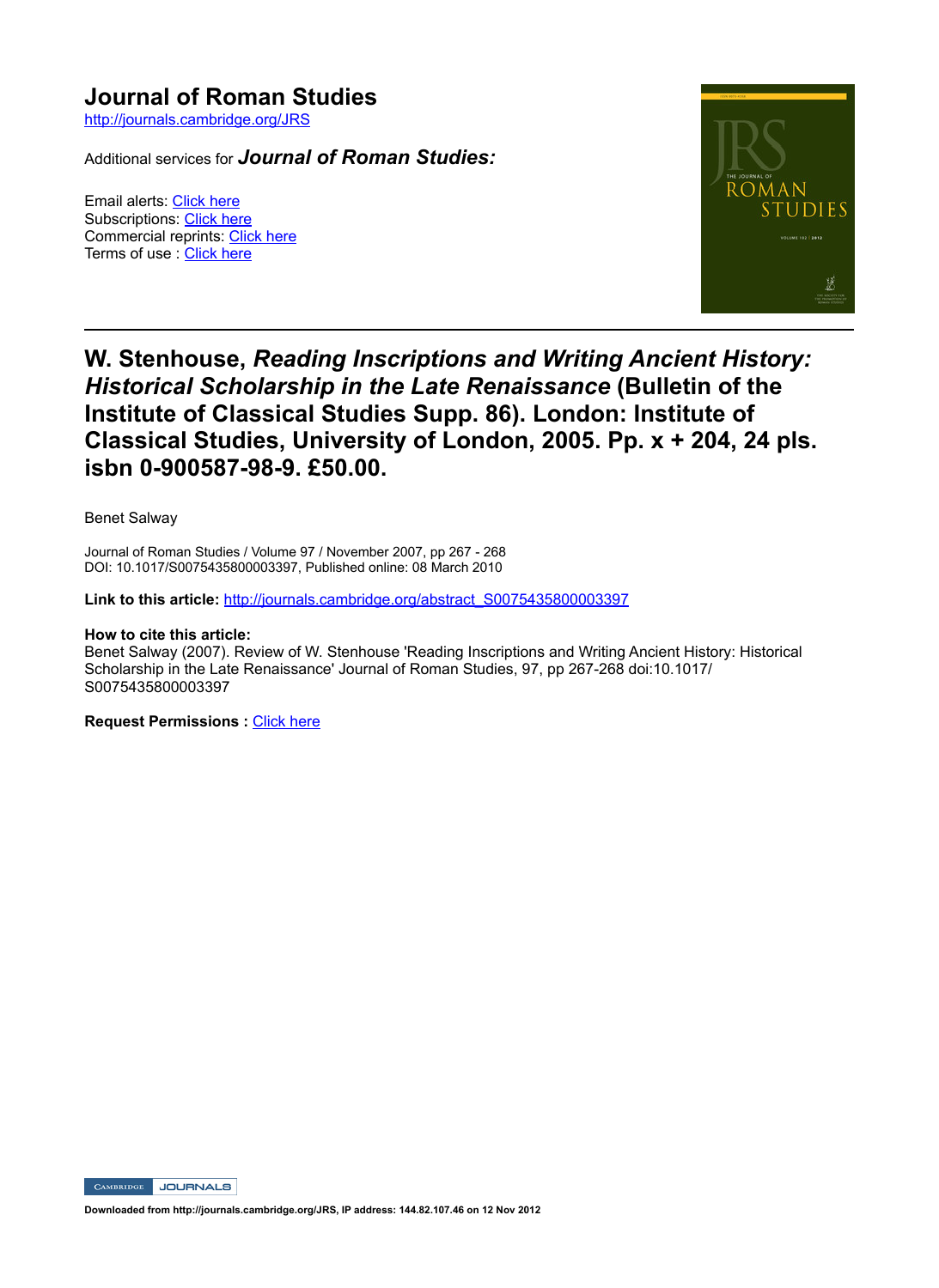## Open University

## PHIL PERKINS

W. STENHOUSE, READING INSCRIPTIONS AND WRITING ANCIENT HISTORY: HISTORICAL SCHOLARSHIP IN THE LATE RENAISSANCE (Bulletin of the Institute of Classical Studies Supp. 86). London: Institute of Classical Studies, University of London, 2005. Pp.  $x + 204$ , 24 pls. ISBN 0-900587-98-9. £50.00.

Will Stenhouse has already established himself as an expert on the epigraphic scholarship of the early modern period, having edited the Ancient Inscriptions volume in the publication of the *Museo cartaceo* ('Paper Museum') of the seventeenth-century collector Cassiano dal Pozzo (reviewed in the last issue of this journal). In order to set his then subject in context, S. prefaced that volume with an introduction to the history of epigraphic scholarship in sixteenth- and seventeenth-century Rome and in an appendix provided brief biographies of the scholars mentioned. The monograph now under review intersects with this previous work in a number of respects (e.g. the work of Pirro Ligorio looms large in both) but is far more than simply an expansion of the earlier prefatory essay. Although S.'s discussion ranges from the activities of Poggio Bracciolini and Cyriacus of Ancona in the first half of the fifteenth century to those of Joseph Scaliger, Marcus Welser, and Jan Gruter in the late sixteenth and early seventeenth centuries, those seeking a straightforward narrative of the history of epigraphic scholarship of the period will be disappointed. But that is not S.'s purpose here. Rather, the central focus of this book is an examination the epigraphic interests of a small group of scholars working, primarily in Rome, in the mid-sixteenth century.

It is S.'s contention that this group, which came together in Rome between 1545 and 1555 and whose interests encompassed Classical and Christian antiquity, the study of the manuscript tradition, and numismatics as well as inscriptions, developed the ways of thinking about inscriptions and their interpretation that were to shape the future of the emerging discipline of epigraphy. The network of acquaintances and correspondents was international in background, including the Spaniard Antonio Agustín, the Frenchman Jean Matal, and the Fleming Martin Smet, as well as the Italians Ottavio Bagatto (Pantagato) and Onofrio Panvinio. Many of these were ordained but, more importantly, most shared a common experience of the study of the law (that is the revived Roman law of the later Middle Ages). This inevitably involved encountering references to the institutions of ancient Rome and, as S. points out  $(x_3)$ , these men generally shared an interest in charting or 'mapping', as he puts it, 'the nooks and cranies of the Roman state'. On the fringe of this learned circle operated the artist Ligorio, whose output provided some of the raw material for its discussions and whose work they held generally in high esteem  $(8r)$ , despite doubts raised over the authenticity of individual texts or by his lack of classical education. In order to situate the work of this group in the history of scholarship, S. discusses their humanist predecessors in the period before the sack of Rome in  $1527$ , which was both physically damaging to collections of antiquities and disruptive to intellectual life in the papal capital. As S. explains, the study of the ancient inscriptions of Rome had reached an early watershed with the publication of Giacomo Mazochi's *Epigrammata antiquae urbis*  $(\text{I52I})$ . The perceived deficiencies in the way that work represented epigraphic texts on the printed page provided an important stimulus to the developments of the scholarly generation of the 1540s onwards but, Panvinio aside, the fruits of their work and insights did not, on the whole, reach a wider reading public in their own lifetimes. Smet